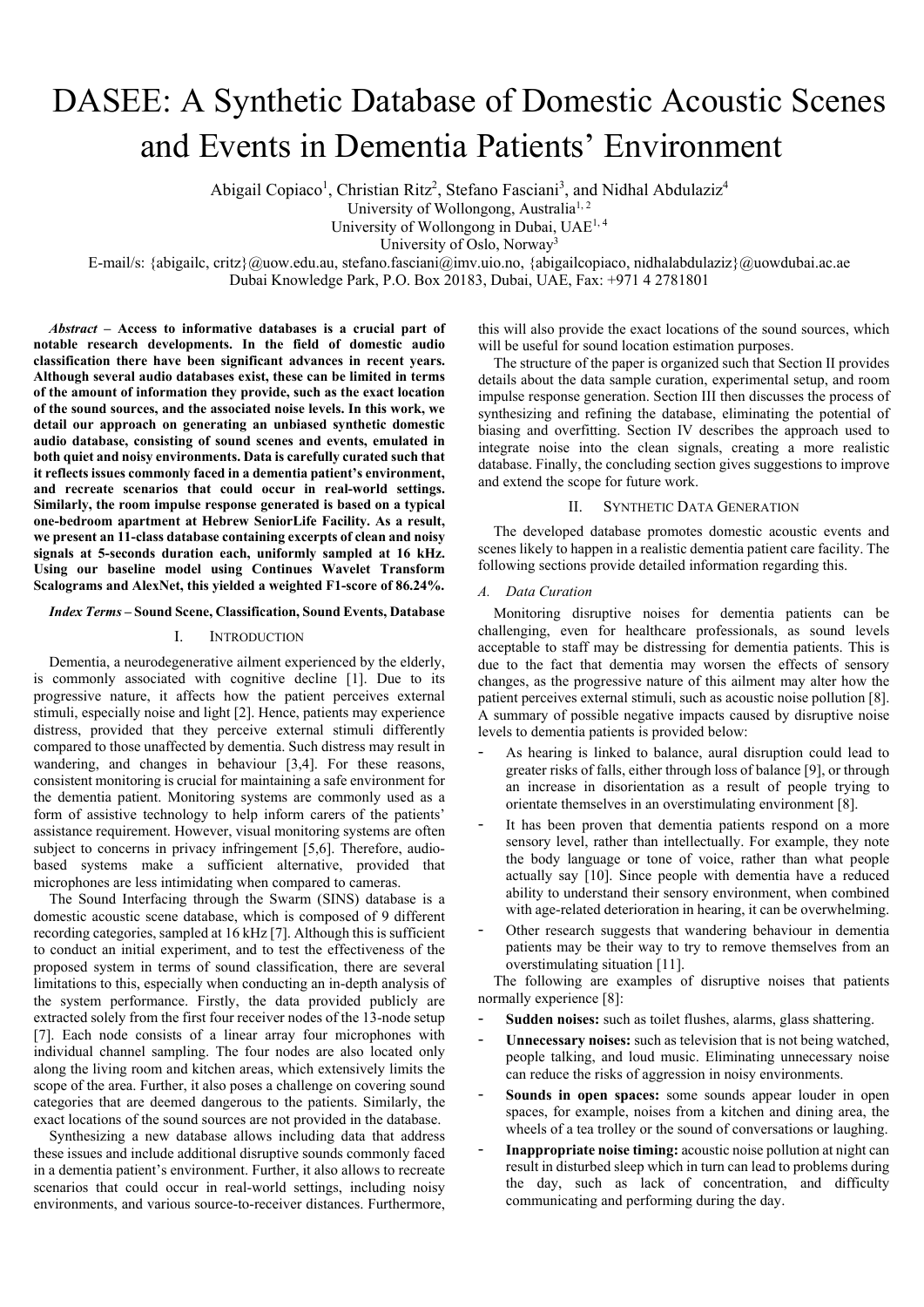Considering these factors, Table 1 summarizes the sources of the dry sample excerpts from which this database was generated using, along with the types of sounds extracted from them.

| <b>Database</b>        | <b>Categories Used</b>   | <b>License</b>   |
|------------------------|--------------------------|------------------|
| <b>DESED</b> Synthetic | Alarm, Blender, Frying,  | MIT Open Source  |
| Soundscapes [12]       | Shaver, Water            | Initiative       |
| Kaggle: Audio Cats     | Cat, Dog                 | CC BY-SA 3.0     |
| & Dogs $[13]$          |                          |                  |
| Open SLR: 64 and       | Speech (Marathi Multi-   | $CC$ BY-SA 4.0   |
| 70 [14]                | speaker, English)        |                  |
| FSDKaggle2019          | Scream, Slam, Shatter    | $CC$ BY-4.0      |
| 151                    |                          |                  |
| <b>FSD50K [16]</b>     | <b>Dishes</b>            | $CC$ BY-4.0      |
| SINS Database [7]      | Absence / Silence        | $CC$ BY-NC 4.0   |
| UrbanSound8k [17]      | <b>Background Noises</b> | $CC$ BY-NC $3.0$ |

Table 1. Dry Sample Sources and Licensing Summary.

## *B. Experimental Setup*

The generation of the synthetic database is based on a 999 squarefoot one-bedroom apartment in Hebrew Senior Life Facility [18], illustrated in Figure 1, where the dimensions are mentioned in meters.

We assume a 3-m height for the ceiling of the apartment. Multichannel recordings are aimed for; hence, node receivers are placed on every four corners of each of the six rooms concerned, at 0.2 m below the ceiling. Each node receiver is a microphone array composed of four linearly arranged omnidirectional microphones with 5 cm intermicrophone spacing, as per the geometry detailed in Figure 2.

The room dimensions, source and receiver locations, wall reflectance, and other relevant information were used in order to compute the impulse responses for each room. These are then convoluted with the dry sounds, specifying their location, in order to create the synthetic data.

Details regarding the process of sound synthesis are provided in the succeeding sub-section of this paper.



Fig 1 One-bedroom apartment in Hebrew SeniorLife Facility [18].



(One Node) Fig 2 Microphone Array Geometry for a single node: Four linearly spaced microphones.

|  |  |  |  | Table 1. Room Dimensions and Source/Receiver Locations for Multi-channel Recordings in the DASEE database |
|--|--|--|--|-----------------------------------------------------------------------------------------------------------|
|  |  |  |  |                                                                                                           |

| Room               | <b>Dimension</b> | <b>Sounds</b> | <b>Source Locations</b>                         | <b>Node</b>    | <b>Receiver Locations</b>                                                             |
|--------------------|------------------|---------------|-------------------------------------------------|----------------|---------------------------------------------------------------------------------------|
| <b>Bedroom</b>     | [3.6576,         | Alarm         | [3.30, 1.50, 0.5]                               |                | $[3.45, 0.05, 2.8], [3.5, 0.05, 2.8], [3.55, 0.05, 2.8], [3.6, 0.05, 2.8]$            |
|                    | 4.2418, 31       | Speech        | [2, 2.5, 1.6], [1, 1, 1.8]                      |                |                                                                                       |
|                    |                  | TV            | [0.25, 2.121, 1.7]                              |                |                                                                                       |
|                    |                  | Shatter       | [3, 1.5, 0.25]                                  | 2              | $[3.45, 4.2, 2.8], [3.5, 4.2, 2.8], [3.55, 4.2, 2.8], [3.6, 4.2, 2.8]$                |
|                    |                  | Scream        | [2, 2.10, 1]                                    |                |                                                                                       |
|                    |                  | Slam          | $[0.2, 4, 2]$ , $[1.5, 0.25, 2]$                | 3              | $[0.05, 0.05, 2.8], [0.1, 0.05, 2.8], [0.15, 0.05, 2.8], [0.2, 0.05, 2.8]$            |
|                    |                  | Silence       | [2, 2, 1]                                       | $\overline{4}$ | $[0.05, 4.2, 2.8], [0.1, 4.2, 2.8], [0.15, 4.2, 2.8], [0.2, 4.2, 2.8]$                |
| <b>Living or</b>   | [6.7818,         | Cat           | $[3, 2, 0.4], [5, 4, 0.4], [4, 2.5, 0.4]$       | $\mathbf{1}$   | $[6.58, 0.05, 2.8], [6.63, 0.05, 2.8], [6.68, 0.05, 2.8], [6.73, 0.05, 2.8]$          |
| <b>Dining Room</b> | 5.207, 31        | Dog           | $[3, 2, 0.4]$ , $[5, 4, 0.4]$ , $[4, 2.5, 0.4]$ |                |                                                                                       |
|                    |                  | TV            | [6.59, 2.10, 1.5]                               | 2              | $[6.58, 5.16, 2.8], [6.63, 5.16, 2.8], [6.68, 5.16, 2.8], [6.73, 5.16, 2.8]$          |
|                    |                  | Speech        | [3.5, 2.5, 1.6], [1.2, 2.5, 1.8]                |                |                                                                                       |
|                    |                  | Scream        | [3.35, 2, 1]                                    |                |                                                                                       |
|                    |                  | Silence       | [3, 2.5, 1]                                     | 3              | $[0.05, 0.05, 2.8], [0.1, 0.05, 2.8], [0.15, 0.05, 2.8], [0.2, 0.05, 2.8]$            |
|                    |                  | Slam          | $[6, 5, 2]$ , $[6.4, 0.25, 2]$                  | $\overline{4}$ | $[0.05, 5.16, 2.8], [0.1, 5.16, 2.8], [0.15, 5.16, 2.8], [0.2, 5.16, 2.8]$            |
|                    |                  | Shatter       | [1.2, 2.5, 1], [1.2, 5, 1]                      |                |                                                                                       |
| Kitchen            | [3.2512,         | Blender       | [0.25, 2.80, 1.2]                               |                | $[3.05, 0.05, 2.8], [3.1, 0.05, 2.8], [3.15, 0.05, 2.8], [3.2, 0.05, 2.8]$            |
|                    | $3.0226, 3$ ]    | Dishes        | [1.1, 0.05, 1], [1, 0.5, 1]                     | $\overline{2}$ | $[3.05, 2.93, 2.8], [3.1, 2.93, 2.8], [3.15, 2.93, 2.8], [3.2, 2.93, 2.8]$            |
|                    |                  | Frying        | [0.25, 1.85, 1]                                 | 3              | $[0.05, 0.05, 2.8], [0.1, 0.05, 2.8], [0.15, 0.05, 2.8], [0.2, 0.05, 2.8]$            |
|                    |                  | Scream        | [0.4, 2.5, 1.6]                                 |                |                                                                                       |
|                    |                  | Shatter       | [1.75, 1.5, 1]                                  | $\overline{4}$ | $[0.05, 2.93, 2.8], [0.1, 2.93, 2.8], [0.15, 2.93, 2.8], [0.2, 2.93, 2.8]$            |
| <b>Bath</b>        | [2.7432,         | Tooth brush   | [0.6, 0.4, 1]                                   | 1              | $[2.54, 0.05, 2.8], [2.59, 0.05, 2.8], [2.64, 0.05, 2.8], [2.69, 0.05, 2.8]$          |
|                    | $1.6002, 3$ ]    | Scream        | [2, 1.4, 1]                                     | $\overline{2}$ | $[2.54, 1.55, 2.8], [2.59, 1.55, 2.8], [2.64, 1.55, 2.8], [2.69, 1.55, 2.8]$          |
|                    |                  | Shatter       | [0.6, 0.35, 1]                                  | 3              | $[0.05, 0.05, 2.8], [0.1, 0.05, 2.8], [0.15, 0.05, 2.8], [0.2, 0.05, 2.8]$            |
|                    |                  | Water         | [0.6, 0.4, 1], [2.55, 1.55, 0.65]               | $\overline{4}$ | $[0.05, 1.55, 2.8], [0.1, 1.55, 2.8], [0.15, 1.55, 2.8], [0.2, 1.55, 2.8]$            |
| Half-bath          | [1.6764,         | Tooth brush   | [0.05, 0.05, 1]                                 | $\mathbf{1}$   | $[1.47, 0.05, 2.8], [1.52, 0.05, 2.8], [1.57, 0.05, 2.8], [1.62, 0.05, 2.8]$          |
|                    | 2.0828, 3]       | Scream        | [0.85, 1.04, 1.6]                               | $\overline{2}$ | $[1.47, 2.03, 2.8], [1.52, 2.03, 2.8], [1.57, 2.03, 2.8], [1.62, 2.03, 2.8]$          |
|                    |                  | Shatter       | [0.05, 0.15, 1]                                 | 3              | $[0.05, 0.05, 2.8], [0.1, 0.05, 2.8], [0.15, 0.05, 2.8], [0.2, 0.05, 2.8]$            |
|                    |                  | Water         | [0.05, 0.05, 1]                                 | $\overline{4}$ | $[0.05, 2.03, 2.8], [0.1, 2.03, 2.8], [0.15, 2.03, 2.8], [0.2, 2.03, 2.8]$            |
| <b>Dressing</b>    | [2.0828,         | Speech        | [1.04, 1.05, 1.8]                               |                | $[1.88, 0.05, 2.8], [1.93, 0.05, 2.8], [1.98, 0.05, 2.8], [2.03, 0.05, 2.8]$          |
| Room               | 2.1336, 31       |               |                                                 | $\overline{2}$ | $[1.88, 2.08, 2.8]$ , $[1.93, 2.08, 2.8]$ , $[1.98, 2.08, 2.8]$ , $[2.03, 2.08, 2.8]$ |
|                    |                  | Silence       | [1, 1, 1]                                       | $\overline{3}$ | $[0.05, 0.05, 2.8], [0.1, 0.05, 2.8], [0.15, 0.05, 2.8], [0.2, 0.05, 2.8]$            |
|                    |                  |               |                                                 | $\overline{4}$ | $[0.05, 2.08, 2.8], [0.1, 2.08, 2.8], [0.15, 2.08, 2.8], [0.2, 2.08, 2.8]$            |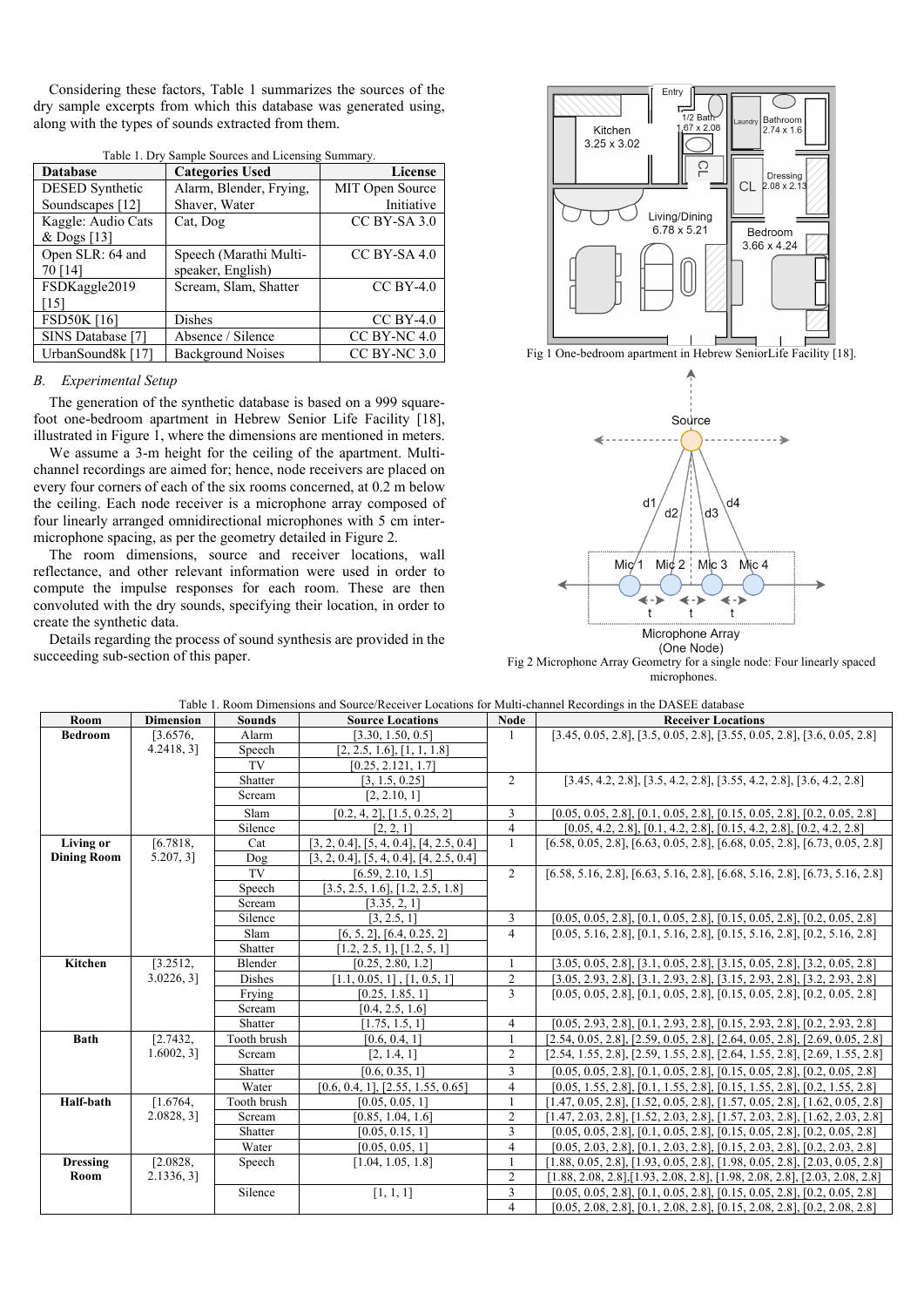#### *C. Room Impulse Response Generation*

Data curation is achieved through convoluting the dry sound excerpts with the relevant room impulse response generated. The impulse response were synthesized at a sampling rate of 16 kHz, using linear interpolation method with azimuth elevation source orientation [19]. Sounds with fixed position source, such as flowing water through a sink, and alarm clock placed on the bed; are convoluted in a single location. On the other hand, sounds with a movable source, such as speech and animal sounds, are convoluted with the room impulse response at up to three different locations. All relevant information regarding the room dimensions, as well as source and receiver locations, are provided in Table 2.

The wall reflection coefficients utilized in the convolution process also vary on the room locations, depending on the percentage of obstruction by furniture, and whether it is a regular wall, floor, or ceiling. Table 3 enlists the average room reflectance depending on the percentage of walls that are obstructed, using common wall reflectance coefficients [20]. Similarly, according to the European Standard EN 12464, ceilings have a typical wall reflectance coefficient of 0.7-0.9, walls have 0.5-0.8, and floors have 0.2-0.4 [21].

Table 3. Average room reflectance for varying wall reflectance and obstruction percentages [20].

| Walls           | <b>Wall Reflectance</b> |       |       |       |       |       |       |  |  |
|-----------------|-------------------------|-------|-------|-------|-------|-------|-------|--|--|
| <b>Obstruct</b> | 0.2                     | 0.3   | 0.4   | 0.5   | 0.6   | 0.7   | 0.8   |  |  |
| 20%             | 0.475                   | 0.505 | 0.535 | 0.565 | 0.596 | 0.626 | 0.656 |  |  |
| 30%             | 0.488                   | 0.515 | 0.541 | 0.569 | 0.594 | 0.620 | 0.647 |  |  |
| 40%             | 0.502                   | 0.524 | 0.547 | 0.570 | 0.592 | 0.615 | 0.638 |  |  |
| 50%             | 0.515                   | 0.534 | 0.553 | 0.572 | 0.591 | 0.610 | 0.628 |  |  |
| 60%             | 0.529                   | 0.544 | 0.559 | 0.574 | 0.589 | 0.604 | 0.619 |  |  |
| 70%             | 0.542                   | 0.553 | 0.565 | 0.576 | 0.587 | 0.599 | 0.610 |  |  |
| 80%             | 0.555                   | 0.563 | 0.571 | 0.578 | 0.586 | 0.593 | 0.601 |  |  |

According to these guidelines, taking into consideration the wall type and obstruction percentages, the wall reflectance coefficients utilized in the setup for the generation of the room impulse response are seen in Table 4. The same wall reflectance coefficient was used for the four sides of the walls, and different coefficients were used for the ceiling, and the floor, as per the European Standard EN [20].

| Table 4. Wall reflectance coefficients used to synthesize the DASEE database |                |                    |                             |  |  |  |  |
|------------------------------------------------------------------------------|----------------|--------------------|-----------------------------|--|--|--|--|
| Room                                                                         | Reflectance    | <b>Obstruction</b> | <b>Reflectance Utilized</b> |  |  |  |  |
| Bedroom                                                                      | $Walls - 0.5$  | Walls - 30, 50,    | Walls $= 0.568, 0.572,$     |  |  |  |  |
|                                                                              | Ceiling $-0.7$ | 70, 30             | 0.576, 0.568                |  |  |  |  |
|                                                                              | $Floor - 0.2$  | Ceiling $-0$       | Ceiling $-0.7$              |  |  |  |  |
|                                                                              |                | $Floor - 30$       | Floor - 0.488               |  |  |  |  |
| Living or                                                                    | $Walls - 0.5$  | Walls - 30, 50,    | Walls $= 0.568, 0.572,$     |  |  |  |  |
| Dining                                                                       | Ceiling $-0.7$ | 50, 20             | 0.572, 0.568                |  |  |  |  |
|                                                                              | $Floor - 0.2$  | Ceiling $-0$       | Ceiling $-0.7$              |  |  |  |  |
|                                                                              |                | $Floor-30$         | $Floor - 0.488$             |  |  |  |  |
| Kitchen                                                                      | $Walls - 0.6$  | Walls $-30, 30,$   | Walls $-$ 0.594, 0.594,     |  |  |  |  |
|                                                                              | Ceiling $-0.8$ | 30, 30             | 0.594, 0.594                |  |  |  |  |
|                                                                              | $Floor - 0.3$  | Ceiling $-0$       | Ceiling $-0.8$              |  |  |  |  |
|                                                                              |                | $Floor-20$         | $Floor - 0.515$             |  |  |  |  |
| Bath                                                                         | $Walls - 0.7$  | Walls $- 20, 30,$  | Walls $-$ 0.626, 0.62,      |  |  |  |  |
|                                                                              | Ceiling $-0.8$ | 0, 0               | 0.7, 0.7                    |  |  |  |  |
|                                                                              | $Floor - 0.4$  | Ceiling $-0$       | Ceiling $-0.8$              |  |  |  |  |
|                                                                              |                | $Floor-30$         | $Floor - 0.541$             |  |  |  |  |
| Half-bath                                                                    | $Walls - 0.7$  | Walls - 20, 20,    | Walls $-$ 0.626, 0.626,     |  |  |  |  |
|                                                                              | Ceiling $-0.8$ | 0, 0               | 0.7, 0.7                    |  |  |  |  |
|                                                                              | $Floor - 0.4$  | Ceiling $-0$       | Ceiling $-0.8$              |  |  |  |  |
|                                                                              |                | $Floor-30$         | $Floor - 0.541$             |  |  |  |  |
| Dressing                                                                     | $Walls - 0.5$  | $Walls - 80, 80,$  | Walls - 0.578, 0.578,       |  |  |  |  |
| Room                                                                         | Ceiling $-0.7$ | 20, 20             | 0.565, 0.565                |  |  |  |  |
|                                                                              | $Floor - 0.2$  | Ceiling $-0$       | Ceiling $-0.7$              |  |  |  |  |
|                                                                              |                | $Floor - 30$       | $Floor - 0.488$             |  |  |  |  |

#### III. DATA SYNTHESIS AND REFINEMENT

Excerpts from the source databases vary in duration, number of channels, and sampling frequency. For example, the DESED database and Freesound data use a sampling frequency of 44.1 kHz, can be single or dual channels, and may vary in duration [12]. On the other hand, excerpts from the SINS database are sampled at 16 kHz, are recorded from four channels, and 10-s in duration [7]. Although the DESED database also included mixed data, only single source excerpts were used in the process of synthesizing this database. For our DASEE database all signal channels are averaged prior to being resampled to 16 kHz. After this, they are subject to a six-step synthesis and refinement method, as summarized in Figure 3.



Fig 3 DASEE Database Synthesis and Refinement Process.

As illustrated in Figure 3, raw audio data is first convoluted with the relevant room impulse responses generated per channel, before being concatenated upon writing, creating a four-channel data. All excerpts are then cut into segments with 5-s duration each in order to promote uniformity. Finally, these are then scaled in terms of loudness by adding white noise at an ideal signal-to-noise ratio for a noise-free environment, which is 80 dB [22].

However, since longer durations are chopped into segments of 5-s, some of these segments are not guaranteed to contain the desired sound event. Therefore, a neural network-based filtration method is utilized in order to remove unwanted audio files. Excerpts of 1000 audio files that do not contain sound events and scenes are categorized as 'Silence', while 1000 audio files that contain desired sounds are labelled as 'Desired Sounds'. Lastly, another set containing 1000 files is categorized with the label 'Noise'. Through this, a three-level classifier was developed through the CWTFT scalograms and CNN method via AlexNet pre-trained network. Through our previous work, this combination was found to provide accurate results for domestic acoustic classification [23, 24]. This network is then used to classify the entire synthesized database. Only those that fell under the 'Desired Sounds' category are kept, and those that fall under the two are filtered out as misclassified data.

## IV. BACKGROUND NOISE INTEGRATION

In order to reflect a realistic environment, along with the clean set, recordings with background acoustic noise pollution are also included in the database. For the background noise, we used excerpts from the Noise Urban Sound 8K database [17]. This composes of 8732 labelled sound excerpts of urban sounds that are coming from 10 different classes, including: air conditioner, car horn, children playing, dog barking, drilling, engine idling, gun shot, jackhammer, siren, and street music [17]. Data from the noise sounds that are more relevant for a dementia patient's environment is selected, which includes: air conditioner, children playing, and street music. Aside from this, white noise is also added as background noise for some of the files.

To add the background acoustic noise matching the synthetically generated database, the noise files are also resampled from 44 kHz to 16 kHz and sliced to 5 seconds segments. Accordingly, they are also convoluted with the relevant room impulse responses before being added to the clean data. The air conditioning background noise was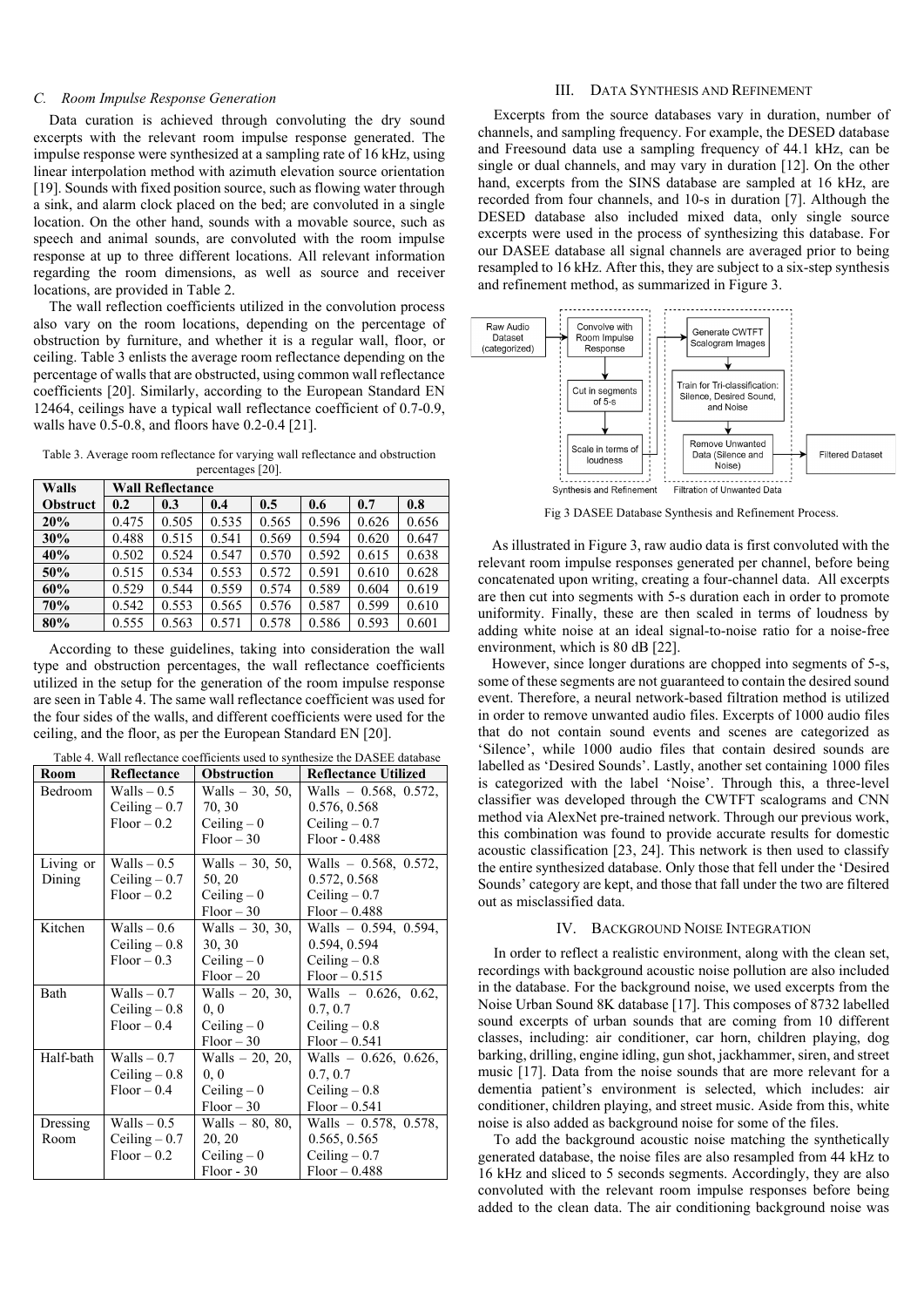assumed to be placed near the walls, elevated slightly lower than the ceiling, while noises such as "children playing" and "street music" were placed near open windows. Background noise were added at different Signal-to-Noise (SNR) levels, including: 15 dB, 20 dB, and 25 dB, in order to reflect real life recordings. This work utilizes the Voicebox MATLAB toolbox in order to add the noise at specified SNR levels [25].

### *A. Curating an Unbiased Database*

The data generated must be curated into verified training and testing sets, ensuring that several instances of the testing data do not exist within the training data. This is done in order to overcome the risks of overfitting the network, which occurs when the network performs exceedingly well solely for the particular database that it was trained for.

Although splitting the data randomly between the training and the testing set can help overcome this potential, it may still be risky due to the several instances of each sound that occur in the database, as per Figure 4. The database developed contains recordings from the four different nodes across each room. Further, there are 4 instances of these from the addition of the noises for the same sound at 3 different SNR levels. Hence, the curation of the data into training and testing sets follow the algorithm in the figure below.





Fig 4 DASEE database Training and Testing Data Curation Process.

As illustrated in Figure 4, the training and testing sets were constructed in such a way that it avoids the chances of overfitting. In particular, each node is assigned with one of each specific noise levels, while the fourth node is assigned with the clean signal. This ensures that all four instances will have significant differences in them. Similarly, they will also have different noise levels, as it would in real life recordings, where a certain noise can be closer to a single node compared to the other nodes in the same room.

Following this curation process, the summary of the new database generated can be seen in Table 5. For this, all instances of any recording that exists in the test set has been removed from the training

set. It is important to note that smaller categories such as: "Dishes" and "Frying", have been combined into one folder called "Kitchen Activities". This database filtration helps gets rid of potential biasing and overfitting, which will be helpful for the robustness of our training results. Furthermore, this also helps get a fairer comparison between different networks, provided that they all use the same training and testing set, instead of a randomized split.

| Category           | <b>Training Data</b> | <b>Testing Data</b> |
|--------------------|----------------------|---------------------|
| Absence / Silence  | 11286                | 876                 |
| Alarm              | 2765                 | 260                 |
| Cat                | 11724                | 1080                |
| Dog                | 6673                 | 792                 |
| Kitchen Activities | 12291                | 1062                |
| Scream             | 4308                 | 376                 |
| Shatter            | 2877                 | 370                 |
| Shaver toothbrush  | 11231                | 1077                |
| Slam               | 1565                 | 268                 |
| Speech             | 30113                | 2374                |
| Water              | 6796                 | 829                 |
| <b>TOTAL</b>       | 101629               | 9364                |

### V. RESULTS

In this section, we provide a per-level and overall results report on the dataset presented in this paper using a baseline technique. This approach uses the Continuous Wavelet Transform (CWT) Scalograms as features to the AlexNet pre-trained model, which provided us accurate results, as identified in our previous work [24]. The results for this is summarized in Table 6.

The performance of the approach was assessed through several performance evaluation metrics, inclusive of the Accuracy, Precision, Recall, and F1-scores. Further, the use of weighted, micro, and macro F1-score averaging was used to take into consideration the imbalance throughout the dataset developed. The slight inconsistency in the performance figures observed throughout the classes is due to the presence of both sound events and acoustic scenes in the dataset.

#### VI. CONCLUSIONS

This paper details the process we used to generate a synthetic domestic acoustic scene and event database that contains sounds commonly experienced in a dementia patient's environment. The database covers 11 sound categories, namely: Absence, Alarm, Cat, Dog, Kitchen Activities, Scream, Shatter, Shaver / toothbrush, Slam (such as the door slamming), Speech, and Water. All audio files are uniformly sampled at 16 kHz, has a 5-second duration, and are fourchannel in nature. Aside from sound classification purposes, this database may also be used for sound source location estimation. The database is released publicly in order to be utilized for future research.

| Category     | Train  | <b>Test</b> | <b>TP</b> | <b>FP</b> | <b>FN</b>    | Accuracy | Precision | Recall  | F1-score |
|--------------|--------|-------------|-----------|-----------|--------------|----------|-----------|---------|----------|
| Absence      | 11286  | 876         | 876       |           | $\theta$     | 100.00%  | 99.77%    | 100.00% | 99.89%   |
| Alarm        | 2765   | 260         | 168       | 86        | 92           | 64.62%   | 66.14%    | 64.62%  | 65.37%   |
| Cat          | 11724  | 1080        | 1054      | 193       | 26           | 97.59%   | 84.52%    | 97.59%  | 90.59%   |
| Dog          | 6673   | 792         | 580       | 34        | 212          | 73.23%   | 94.46%    | 73.23%  | 82.50%   |
| Kitchen      | 12291  | 1062        | 878       | 385       | 184          | 82.67%   | 69.52%    | 82.67%  | 75.53%   |
| Scream       | 4308   | 376         | 317       | 88        | 59           | 84.31%   | 78.27%    | 84.31%  | 81.18%   |
| Shatter      | 2877   | 370         | 289       | 58        | 81           | 78.11%   | 83.29%    | 78.11%  | 80.61%   |
| Shaver       | 11231  | 1077        | 765       | 224       | 312          | 71.03%   | 77.35%    | 71.03%  | 74.06%   |
| Slam         | 1565   | 268         | 178       | 54        | 90           | 66.42%   | 76.72%    | 66.42%  | 71.20%   |
| Speech       | 30113  | 2374        | 2374      | 42        | $\theta$     | 100.00%  | 98.26%    | 100.00% | 99.12%   |
| Water        | 6796   | 829         | 608       | 111       | 221          | 73.34%   | 84.56%    | 73.34%  | 78.55%   |
| <b>TOTAL</b> | 101629 | 9364        | 8087      | 1277      | 1277         | 86.36%   | 86.36%    | 86.36%  | 86.36%   |
|              |        |             |           |           | Weighted     | 86.36%   | 86.72%    | 86.36%  | 86.24%   |
|              |        |             |           |           | <b>Macro</b> | 81.03%   | 82.99%    | 81.03%  | 81.69%   |

Table 6 Per-level and Overall Results Summary